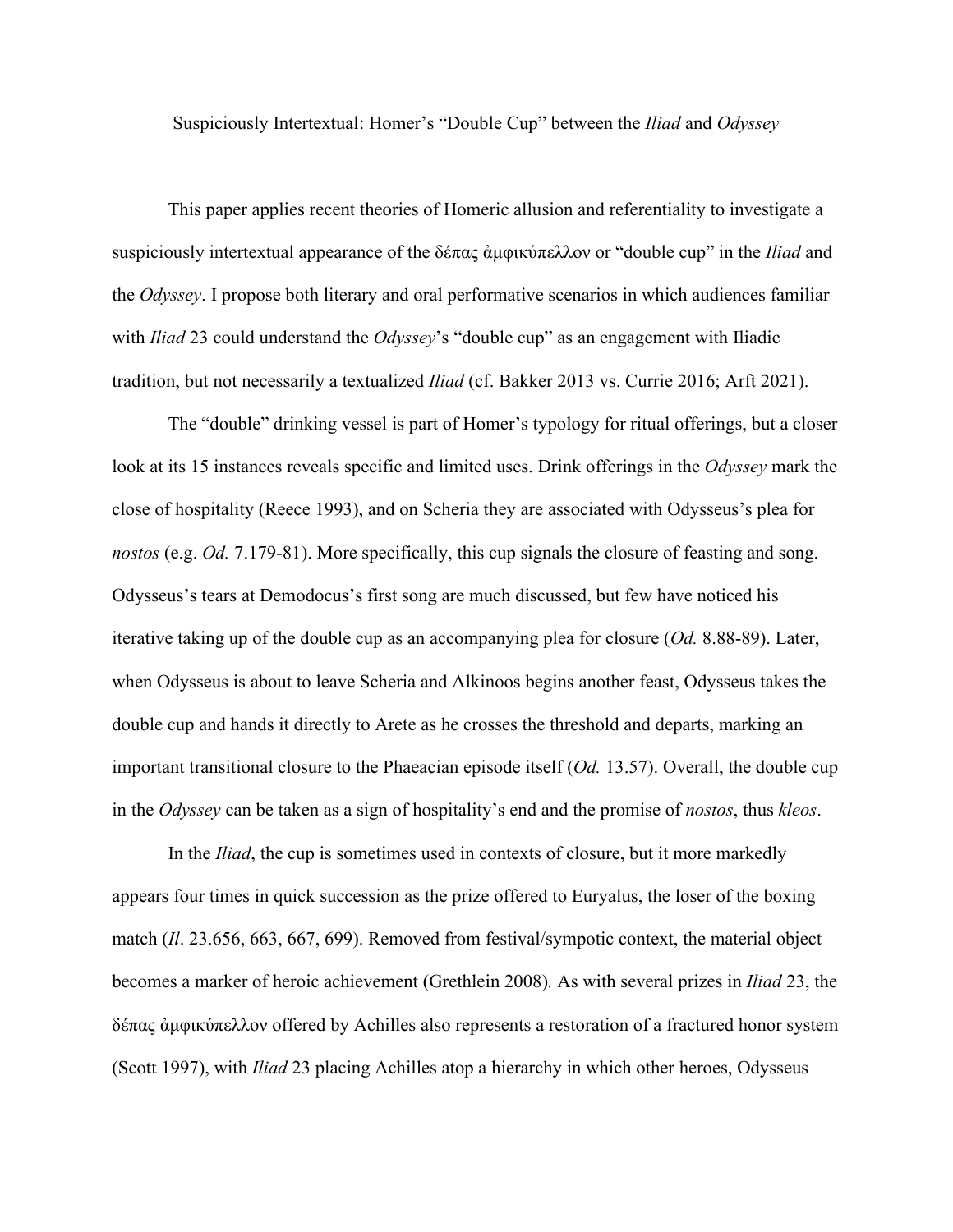included, are co-equals in honor.

Nagy (2012) has argued that *Odyssey* 8 not only reflects agonism between Achilles and Odysseus traditions but is also stylized as a competitive arena where the *Odyssey* competes against a "pre-regular" story of Troy. With this inter-epic agonism in mind, the context of the *Iliad*'s δέπας ἀμφικύπελλον could explain a quirk in Alkinoos's response to Odysseus's blatant cue for closure of song. In short, Alkinoos responds to the cup as an idealized Iliadic audience, explaining his "misreading" of the sign—rather than close the festival, he immediately hastens its continuation by summoning competitions much like those in *Iliad* 23. For an actual audience, the same expectation could be raised: the structured and catalogue-like style of games in *Iliad* 23 make them liable to be encountered as relatively set performance pieces (Arft 2017), and the specific prizes could bring to mind contest narratives as such.

Overall, the δέπας ἀμφικύπελλον recalls memorable scenes and themes from the *Iliad*  and *Odyssey* traditions*,* allowing for audiences to cross reference their implications. If the *Iliad*'s double cup is taken as a metonym for Iliadic competition, Alkinoos effectively revises Odysseus's use of the sign and shifts the *Odyssey*'s discourse of *nostos* back to martial epic. As a result, Odysseus the suppliant is coaxed into competition (by a different Euryalus) and must prove that he surpasses not just the Phaeacians, but Trojan War heroes before him (as he does in the *nekuia*), Achilles included. As such, the competitive arenas of *Odyssey* 8 and *Iliad* 23 allow for sophisticated interformular linkages resulting not from texts but from oral re-performances in a rhapsodic era that not only saw the gradual fixation of Homeric epics but began to conceive of them as poetic memorials for either Achilles or Odysseus.